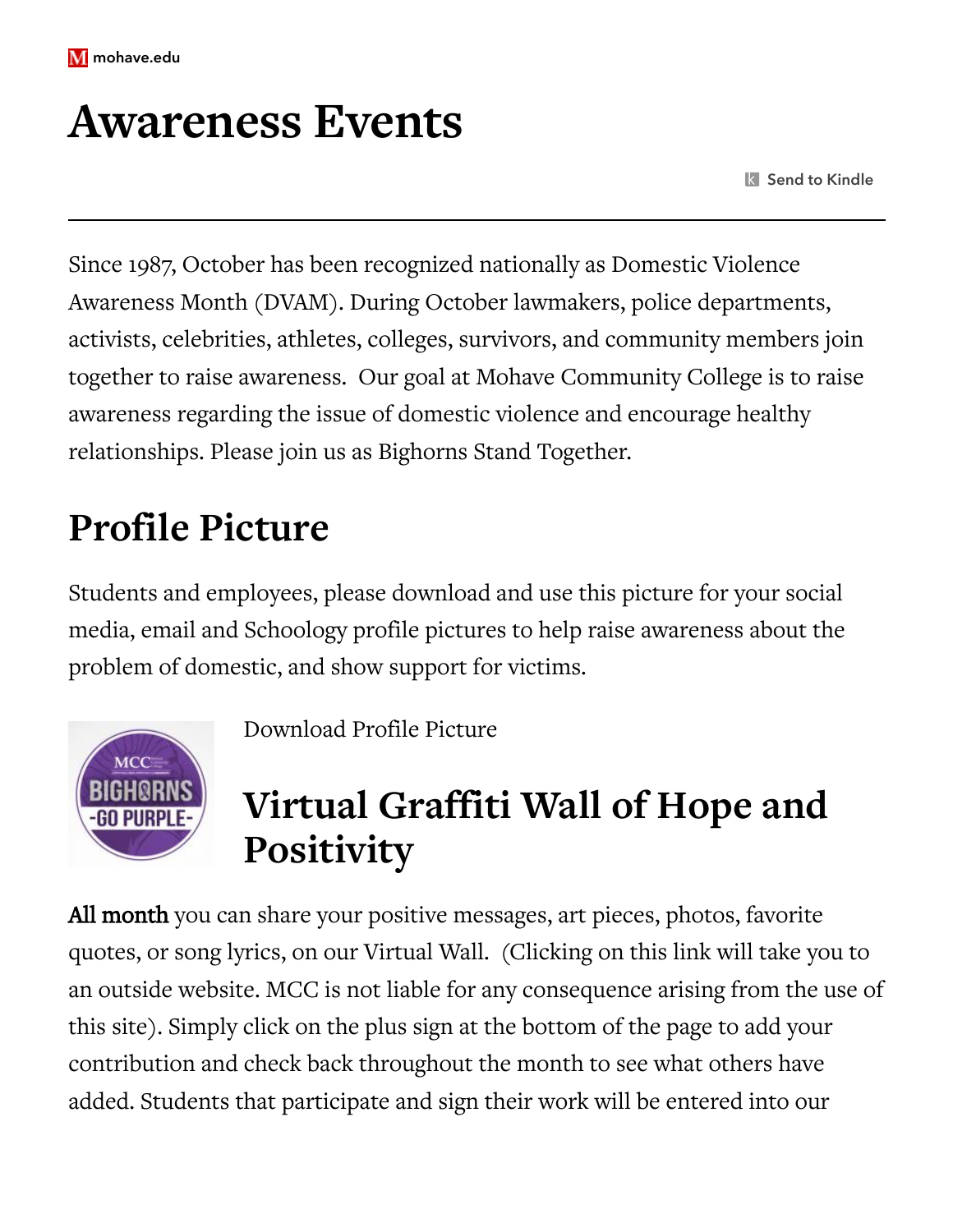giveaway for a free Boomer Box with an estimated value of \$50.00. Three lucky students will be selected.

#### **#PurpleThursday – Wearing purple for a purpose**

Thursday, October 22nd is Purple Day! Plan to wear purple in celebration of Domestic Violence Awareness Month and join others for #EndDVinAZ #DVAM2020. Be sure to share your photos on our virtual wall.



## **Reading for Awareness – Bighorn Book Club**

All month MCC Bighorn Staff are kicking off a new book club. All students, staff, and faculty are welcome to join us as we read Honeysuckle Summer by Sherryl Woods. [Request](https://bookclubz.com/clubs/16727/join/16dd2c/) an invite if you would like to join. (Clicking on this link will take you to an outside website. MCC is not liable for any consequence arising from the use of this site). Read at your own pace and then check-in to see what other Bighorn members had to say, and share your point of view. All students who